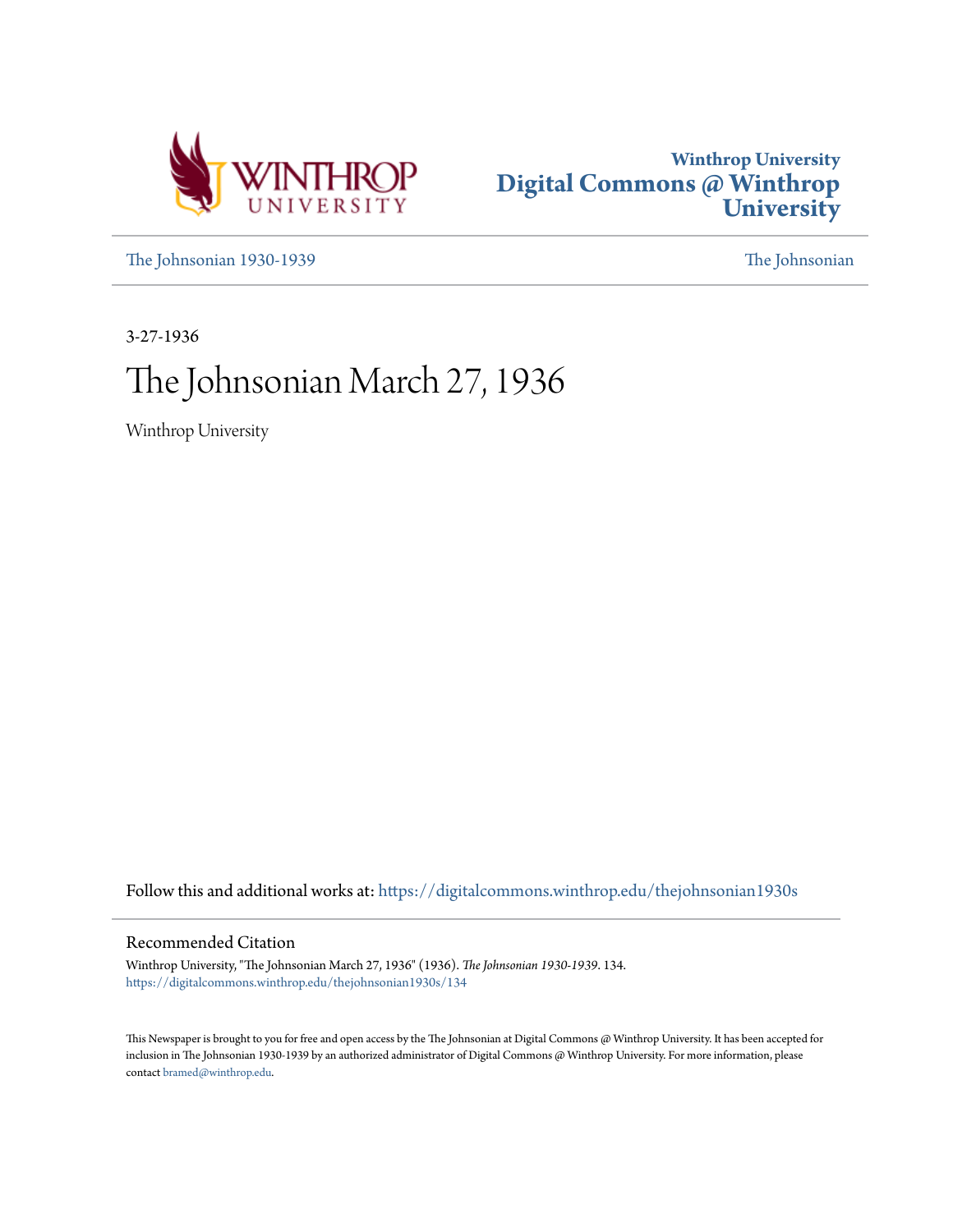# The Johnsonian C OFFICIAL PUBLICATION OF THE STUDENT RODY

**NUTE IT STARFS VARIOUS STATE** 

## "Smooth Sailin'," Annual Junior Follies, Elizabeth Kerhulas Selected As **Athletic Association Choose Head Promises Evening of Rare Entertainment** Of Organization For Year '36-'37 **Business Manager of Johnsonian**

seed Dot Mansing as President

**VOL. 13, NO. 22** 

A. A. ELECTIONS COMPLETE

a Galloway, Bess Dargan Roberta Marsh Fill Remaining Offices

There will be a T lay after By the first Wed

# Mary Sease of Prosperity to DR. JOHN A. MACKAY **TALKS TO STUDENTS**

Latin America and Phases of Contemporary Life Themes of Speeches

Dr. John A. Mickey, distinguished<br>lecturer and author, spoke on the subject "Latin America-That Other<br>America" in Johnson Hall, Monday aft-

are entering norm. In the world's [Strohen facture is the bittering term of the scenario and the world's [Str. Markov, first condit is the bittering in prediction, it is continued to the scenario of the state of the scena ler Pay Day the International Clip Hall, Wednesdater Spring 1:30, Leaders of

# **Warning Slips Style Changed;**

**DELETIED A CERTIFICATION**<br>
We are changing our spin of the second to the second their state of the second term of the second term of the second term with<br>
while, blue and pink. One for our mas- us, when we say that we ar

 $\frac{\text{Sallm}^{\prime\prime\prime}}{\text{m of each}} = \frac{\text{glori} \text{cm}}{\text{mog hita}}$  <br>not eatchy song hits,

"Temoch Sassin" — a powell method of eachly some bulk<br>combination of eachly some bulks. In<br>any matches and granded in the movement of the shown in Nish And<br>intervalses, Therman a party at y Link Manne Zassemon, played by

# ATHLETIC ASSOCIATION MARGUERITE ZEIGLER

Neil Jackson Winner of First Dr. Jarrell Speaks on Sin Joint Meeting of Literary Societies

Marguerite Zeigler, of Flo The unual swammang assess of win-<br>
throp College Athletic Association was elected editor-In-chief of "The Win-<br>
held in the Peabody Gymnasium Pool throp Journal" for the school year<br>
Wednesday and Thursday, March 1t 1938-3 Literary Societies in Johnson Hall.

No the most operation result in the same for the same in the same space and the same space of the same space of the same space of the same space of the same space of the same space of the same space of the same space of t

**MARY BUFORD PEGRAM** Freshman Debaters **HEADS BUSINESS STAFF** 

Kare Entertainment and the same and data with some and data, the "prest ink meaning and factor with this<br>the latter of the "prest ink meaning and the phy erosit with insistic<br>and the phy erosit with insistic latter in the

ELIZABETH KERHULAS WILL EDIT JOURNAL

HUGHES AND KINSCELLA **TO CONDUCT INSTITUTE** 

Concert Pianists Will Teach Course at Winthrop Sur School

'n.

Mr. Edwin Bughes, n

ining and purpo se of the Ur The guests for the occasion were Mr.

and Mrs. J. P. Thomason and Mr. and Mrs. A. W. Huek'e.

# Chosen By Contest Mowbray-Rames Wedding

**Marning Sitps Style Changeas** and the result of the same weaker, the same in the same in the same of the same of the same of the same of the same of the same of the same of the same of the same of the same of the same of

unior of Tyyon Will Direct cial Side of Student Fina Publication

CRIPTION, SLOP A YEAR

**ASSOCIATES NAMED LATER** 

New Head Served as Assistant Business Manager on Staff For Two Years

Elizabeth Kerbulan of Typen Morth Carolina, has been appointed Business  $1007$ 

**Manager during the past two years. Sho** has been a member of the ho since her freshman year, and was on the basketball and baseball teams her he baskstball and baseball cann her herbard<br>technical and sophomory rearn. Lead<br>reachman and sophomory rearn. Lead<br>part are was Recording Secretary of<br>port Chairman, and a member of her Young Demonster Sophomore<br>Council,

# VIRGINIA M'KEITHEN IS ASSOCIATE EDITOR

## ainder of Executive Staff of The Johnsonian to Be<br>Announced Later

Virginia McKeithen, rising Senior of<br>Plorence has been appointed Associate<br>Editor of The Johnsonian. The other<br>associate editor will be announced tter.<br>Virginia McKeithen is the hold

 $m/d$ Verparia Mackettern und tie nochter of the ander of the Priedheim coholarship, and has<br>Prechman year, having held the first simple are prechman year, having held the first<br>Nemmany scholarship and the Olli<br>Wylie scholarship cev, screeny at Eura espany Print, and<br>parliamentarian ef the Eulernstonal parliamentarian ef the Eulernstonal<br>Giee Glub, Debaters League, varally de-<br>battery team, Johannelin saidt, Matter<br>Glub, Winthrop Sextedie, Sirawbe

Student Ed. Group<br>Visit Parker District

of imaginarons, whereas the given at the close the electronic of the Elementary Education of the season to those pupils satisface and the Elementary Education of the seasons.<br>
Miss Kineckie and class lessons. In Greenwill

NOTICE!<br>The date for Junior-Seniur Reception and May Day has been set for Saturday, May 2.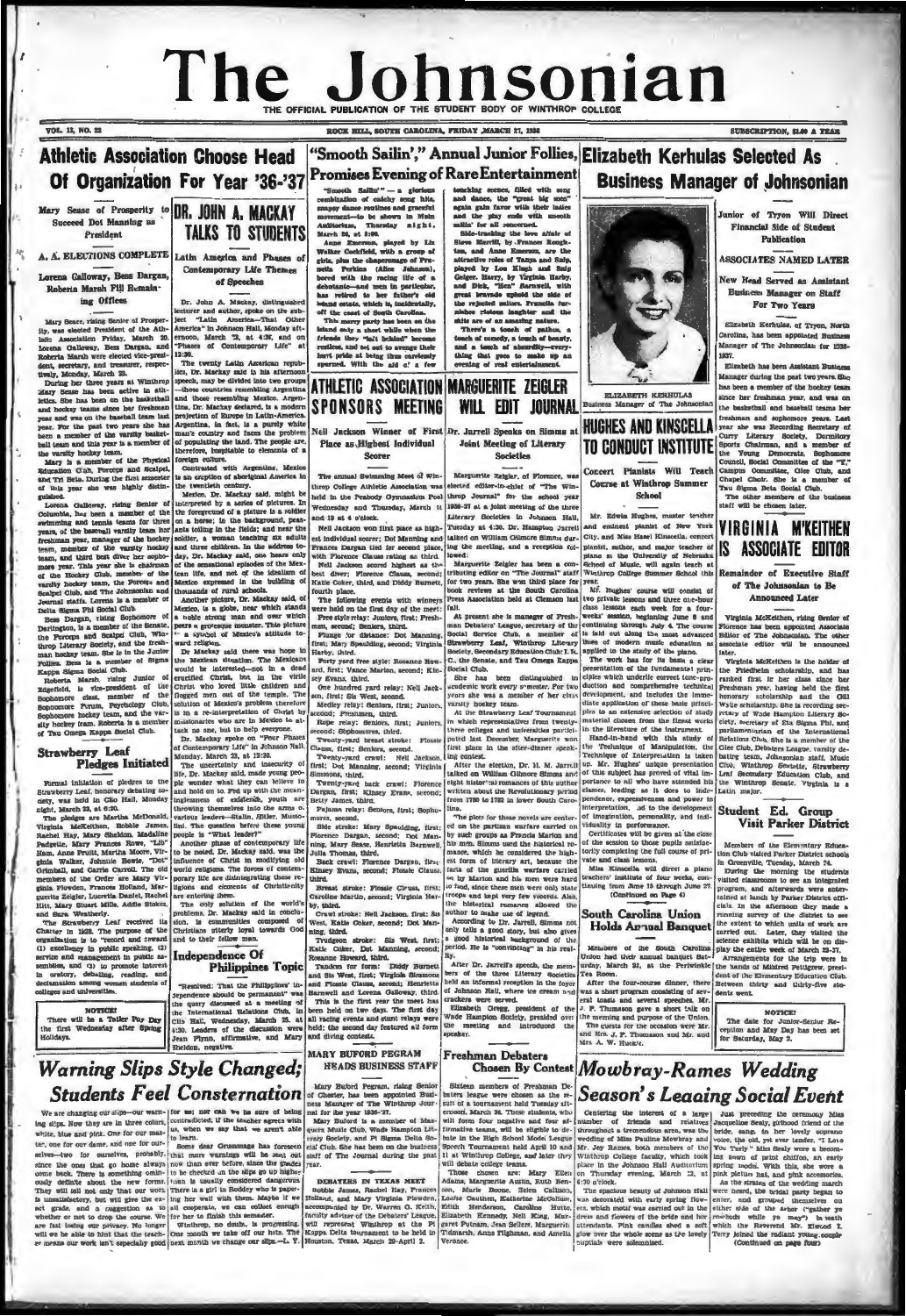## THE JOHNSONIAN

**USUED EVERY FEIDAY**<br>ion The Official Organ of the St<br>e, The South Carolina College for W

\$1.00 Per Year ce (regular<br>ce, By Mai Advertising Rates on Application ered as second-class matter November 21, 1923, under the Act of March 1979, at the postoffice in Rock Hill, S. O.

(Transport)

No onger will we reet the pange of conscience as we induce in a natural expression. Not even the pronouncements of an entire legion of grammarians will cause the slightest waver. From now on, we may talk in peace: The King

## DEAD ORGANIZATIONS?

Exactly what happens at the meetings of the majority of clubs on this campus? A hastily prepared program is generally given.<br>One or two persons read newspaper clippings or try to make out<br>the words of a talk they have illegibly written. Many of the members forget there is a club meeting; others come to the meeting to get their names recorded on the roll or to try to impress the is a factory adviser who may be present. Some of the members all post before the program is half over. What do we get from these clubs? Why do we care to chaim membership in so many organization tions on the campus?<br>The problem of iffeless organizations, however, is not one per izatio

The problem of interess organizations, nawver, is not one incurrently the line of the same problem. The difference is other colleges are trying to remedy the situation. Is it not time for Winthrop to wake up and devide wha for another year will be elected within the next month. The future of many clubs will depend upon the choice of officers. Before the elections all students on the campus may well face this question: "Is my club a mere corpse?" Let us either resuscitate our clubs or hury them!

## ment and not something that the audi-<br>ence forced itself to appreciate. What Do You Think?

**What Do You Think?** external interiments also represents.<br>
interior of the structure of Margia Michael interior and Montgot with the most property in the cause of the property interior and Montgot Michael property in the

 $P_{\rm BH}$ <br>All **ty of the first part: Hells Alice**<br>>e: Hello X. as it<br>Bello X.<br>of the firm or and Mr. That part: What Arthur and Southern did you like best?<br>In number did you like best?<br>In Hallet Russe -why?

: Rallet Russe-why?<br>' of first part: That's what I Alk Party

nt to ke

alles (after careful thought): Well,<br>
k was a combination of three types of<br>
ntertainment-dancing, drama, and<br>
numic-all of a superior nature. Why any Gloven ("passarow number II"),<br>Charly of finit past arms out some<br>introductory provedure.)<br>Mary of firet past arms.<br>Party of firet part: Why?<br>Mary?. Because she was what you got for you

the mass and the was such a

mical biovement,<br>
So you see, you never can tell just<br>
what profit may result from a twenty<br>
minutes trunk sit.

 $\begin{tabular}{|c|c|c|c|} \hline & \multicolumn{1}{c}{\textbf{D.B. FHTC-PS} & \textbf{ABTTCL-B TUDLISTID}} \\ \hline \multicolumn{1}{c}{\textbf{D.B. FHTC-PS} & \textbf{ABTTCL-B TUDLISTID}} \\ \hline \multicolumn{1}{c}{\textbf{an arklole by Dr.} & \textbf{Schelb} \\ \hline \multicolumn{1}{c}{\textbf{an arklole by Dr.} & \textbf{A.} & \textbf{A.} & \textbf{A.} \\ \hline \multicolumn{1}{c}{\textbf{a.} & \textbf{A.} & \textbf{A.}$ 

DR. WHEELER TO SPRAK DE. WHEELER TO STEAK IN ... Paul M. Wheeler will speak in Orangeburg, April 3, to the Winthrop Daughters of that city.

Rogers Deering, farm machinery for-<br>kine heir, has bequeathed \$7,003,000 to<br>Northwestern University.

Mc. J. F. Th A certain attractive young lady proached me today, and just as I was promoted me togay, and just as I was<br>rest meaning pleasers and the compact of the same state and enjoyed the<br>discussion of the past heart, also said the same<br>thing quite different: "Will you say something quite different:

the attention descreed. You may say,<br>"Hope is the bread of the unhappy,"<br>but tet me suggest something for you<br>to think about.

The honest and frank person need

The homest and frame proton need to the form of the formula state<br>and the constanting and the gradient of the gradient and the gradient<br>gradient constant and proton constants are gradient in the function of<br>the first and p he may not be wanted for certain<br>maneuvers on the political periphery,<br>but he is always able to occupy him-<br>self usefully; and, although partially<br>submerged, he may proceed serencly<br>and discover many dituations of wel-

There's something else to co The people are moving upon to consider<br>The people are moving uponed in in-<br>telligence, youth should take great<br>hope in this fast, Many of  $\sigma x$  former<br>political practices are being rapidly<br>discredited. Have you considered political practices are being myddy<br>
clusters and the clusters of the clusters and the distance whose component<br>
distance whose component of the proper component of the proper star<br>
in our demonstrate P How much at it is

## Professor Encounters **Embarrassing Moment**

ridge, Mass. (ACP) Car young history professor of Har<br>locally celebrated for a unique ab sor of Harvard locally declared for a unique sheer<br>that the control of the discrete from the most estimated from the<br>state and what was most deliminated for years of work in the link<br>of an analogory she had complicated properties and th ness, made what was most defi-

Tan't it gr wa beein tom row? . . . Everybody's talking about where they're going and how many Wagn't the womantees wedding

W. O. Wright

CHIROPODY and HAIR-<br>CUTTING PARLOR

138 Trade St.

Is your future secure? Look af-

ter your future needs. We will

**INDEPENDENT** 

**INSURANCE** 

AGENCY

A spray of thought-

fulness with every

kind of flower

KIMBALL'S

**FLOWER HOUSE** 

**Elder's Stores** 

**Anything you want** to eat.

We have it.

WE DELIVER

**The Universal Drink** 

Carter

In Made Here in

The Coca-Cola

**Bottling Co.** 

---------

ok Hill, 6. C.

0003055900555

 $. from$ 

belp you the casy way.

Wan't the womandess wedding a<br>wor? Our "profit" are smellern induced<br>form of the fair sex, although Dr. Jar-<br>rell admits that being a flower girl is an a bit invesore for his feet . . . Personal<br>nomination for the most exc

Did you know Miriam Ho And you know Miriam Hopki.<br>Thomason? Not bad training, but<br>Thomason? Not bad training, but<br>Jestic Teague books somewhat somewhat<br>or Pollis ried---undoubtedly Junior Pollies press<br>
Lice --- and have you noticed Kinsen<br>
Evans' "grown-uppich" look since a<br>
got her permanent?<br>
Ack Lugy Lead about her misforture<br>
while chasing a spider on the cut

Ladd shout her misfe  $l$ 

Does North play an imp maid-of-horor, and eleven relatively which is started to the raining to the  $mid-of-1$ work with a correct word) in<br>ng is the correct word) in<br>Dr. Naudain felt it neces Hall, Dr. sonti book in one hand and an

and other he continued the leasent in Coldisies come to light-The May<br>Queen and maid-of-honor of '35 and<br>'36 are members of the same club<br>staters have been 36 are memors of the aame club...<br>slaters have been presidents of the<br>Junior class, and will be of the "Y".<br>Mary and Sarah Cunningham like<br>to capture files in the dining room as pecimens for Dr. Green's N inss.

Sarah Fersuson's and Frances Le gare's m gare's most priced possession is "their bandaged finger is priceless in so

cannaged finger is priceiess in some of<br>the cannea.<br>"The English Polk Dancers" who<br>went to Columbia Monday evening gave<br>a rehearsal in North Sunday night, and what "striking" softumes<br>Did you see "Mopsie"<br>as replacement mes they wore! Int you see 'Morgate' Moore acting<br>as professor in a certain class on Mon-<br>day?... And did ahe present an in-<br>teresting lemon? ... Dr. Jarroll rays<br>that a poet who has given birth to a<br>poem feels like s hen who has just

poem reem mas s nen who nas just<br>aid an egg ...<br>And then there was the girl who<br>wouldn't call Mangaret Nance to speak  $\frac{10}{10}$  R  $\frac{1}{10}$ in student b want to speak to said Mays

## President's Dismissal **Demanded By Students**

New York City (ACP)ver the retention or dismissed of the College of the City of New York's<br>college of the City of New York's<br>cent Frederick B. Robinson has<br>centrepead with the demand of<br>he institution's student council (are

observed a matter of the manuform of the matter of the matter of the matter of the suddent body following the set of the specific of the set of the set of the set of the set of the set of the set of the matter of the set o

aked for the unmasses we are resent for the present "of the do not believe that the present fractily-suddent doned and conflict as diminimated or diminimated and long as Dr. Robinson is our president," with the studients

,,,,,,,,,,,,,,,,,,,,,,,,,,,,,,,,,,,, NEW SPRING SPORTING GOODS HAVE JUST AWRIVED -31.55 and up<br>--356 and up<br>--356 and up Tennis Rackets . Tennis Balls **Golf Balls** Complete Line of Golf Clubs and Golf bags-Wholesale Prior Winthrom Girls ROCK HILL HARDWARE CO.<br>EXAMBONOSTATIONS INTERNATIONAL EXAMBONOSTATION **BRANGER ENGINEERS AND THE CONTRACT STATES OF THE CONTRACT OF THE CONTRACT OF THE CONTRACT OF THE CONTRACT OF T** You Will Be Glad When You See Your Old Shoes As Good As New See Us For Your Spring Repairs **BAKER'S SHOE RENURY** Next to Peoples Bank E. Main St. Phone 227 

on Up White

Cooper Furnture Co.

We Have Just the

Ice Cream You Like

Let Un Serve You

**RIVERVIEW** 

**DAIRY** 

**PRODUCTS** 

.............. For Spring Sports

Us for the New T

Roburtson's

**Sporting Goods** Store

,,,,,,,,,,,,,,,,,

**WINTHROP SEALS** 

**AND PINS** 

**Tucker** 

Jewelry Co.

Stop for a Bite to Eat

at

**ADAM'S LUNCH** 

**STAND** 

affait her shede

Patronize Our Advertis



# **FACULTY OPINION BLUE SPECTATOR**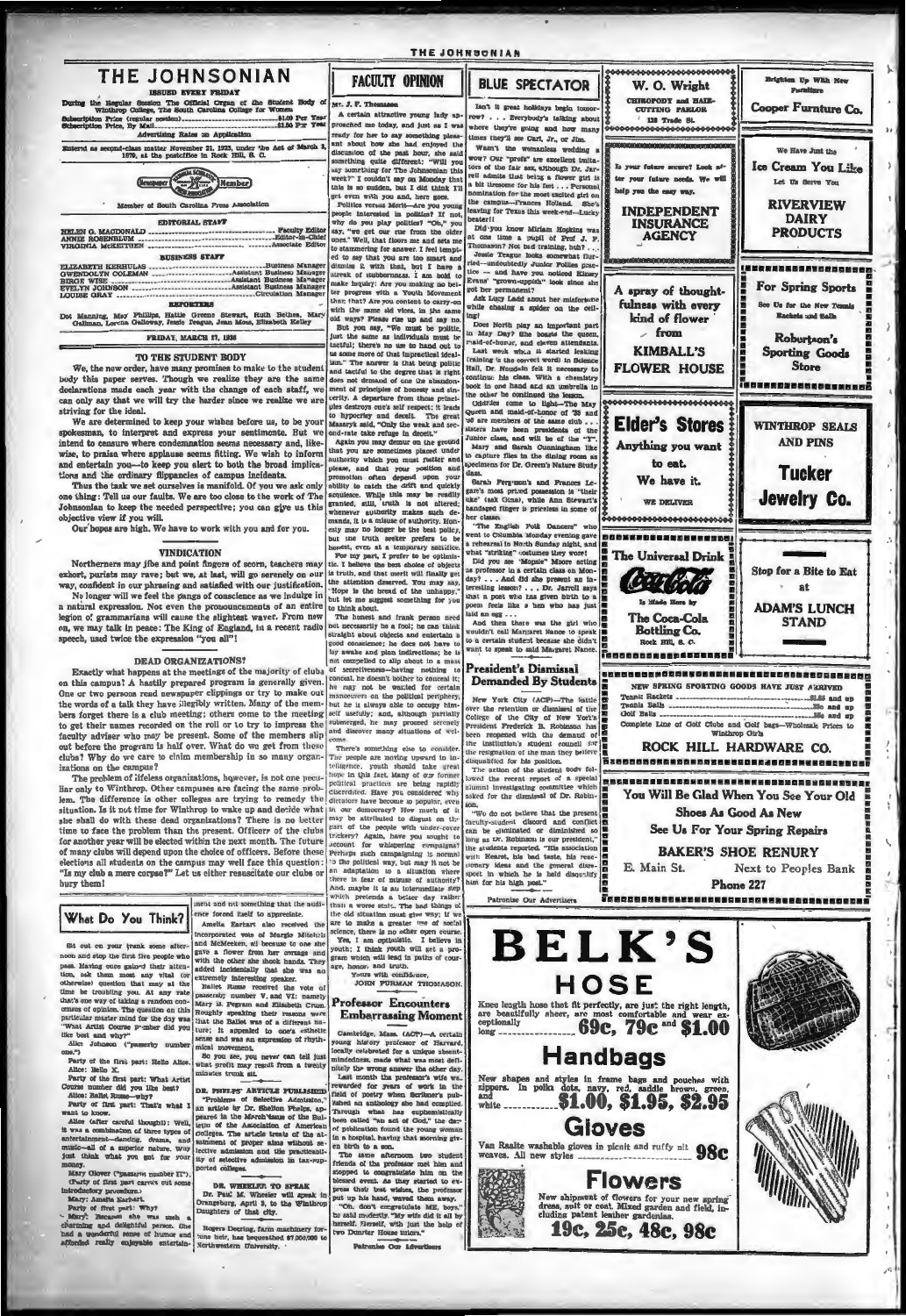

i next communed with Spring<br>for surely she would ald;<br>But woe is me, she vaunts<br>\ snowy barricade.

At last I sigh and green<br>And grimly wreak this crime.<br>But each verse is exact<br>And all have perfect rime.

I roused myself and went to tree.<br>Wondering if my lack would be<br>Something new, or just the same:<br>To sit and chat with some queer do<br>Who talked and talked of notice uch

much<br>ches and pains and kids and such<br> But an

So there I stood just in the door<br>And gazed at those oft seen before.<br>They "oh'd" and "ah'd" and whi So the gazed at pered, too,

and "what I'd do". turned to go, which was absurd,<br>stayed and told what I'd just heard

o Our Advert



DR. McDILL DESCRIBES

Dr. T. H. McDill, pastor of the Associate Reformed Presbyterlan Church at Gastonia, Worth Carolina, was guest speaker at the chapel hour on Wednesday, March 23. Dr. McDill discussed Ethiopia, its population, and its pres-

Trow. The states and prepare to heave, but and the states and, in dark giasses, and apply by one in which who doesn't (erminal part of the retri foreignt). The states and that is apply by the interval the compared to the bleating. Since hopes I can walk nome, receives any (or astillatedry) time<br>and so do I. Tat hast walk out the french door with having recommulated, the dust<br>a bill in one hand, and a stagger in may get up, away the dust i

E C.

## Oklahoma Court Rules **Fraternities Untaxable**

Degree.

Instructors.

 $\begin{tabular}{l|c|c|c|c|c} \hline &\multicolumn{4}{c}{\textbf{a}} &\multicolumn{4}{c}{\textbf{a}} &\multicolumn{4}{c}{\textbf{a}} &\multicolumn{4}{c}{\textbf{a}} &\multicolumn{4}{c}{\textbf{a}} &\multicolumn{4}{c}{\textbf{a}} &\multicolumn{4}{c}{\textbf{a}} &\multicolumn{4}{c}{\textbf{a}} &\multicolumn{4}{c}{\textbf{a}} &\multicolumn{4}{c}{\textbf{a}} &\multicolumn{4}{c}{\textbf{a}} &\multicolumn{4}{c}{\textbf{a}} &\multicolumn{4$ 

## June 8--- July 31, 1936 **June 16---Final Registration Date** Courses for College Students, Matriculation Fee ....... \$ 5.00 Teachers, Supervisors, and Tuition (per credit bour) 3.00 Administrators. Room and Board: Credit toward B. A. or B. S. Full Session .......... 40.00 Six Weeks ........... 30.00 Credit for certification purposes. Private Instruction in Regular Faculty and Visiting.

Music (per credit hour) 9.80

TEACHERS MAY ENROLL FOR SIX WEEKS

For Further Information and Catalogue Address--WILLIS D. MAGGINIS, Director **Rock Hill, South Carolina**